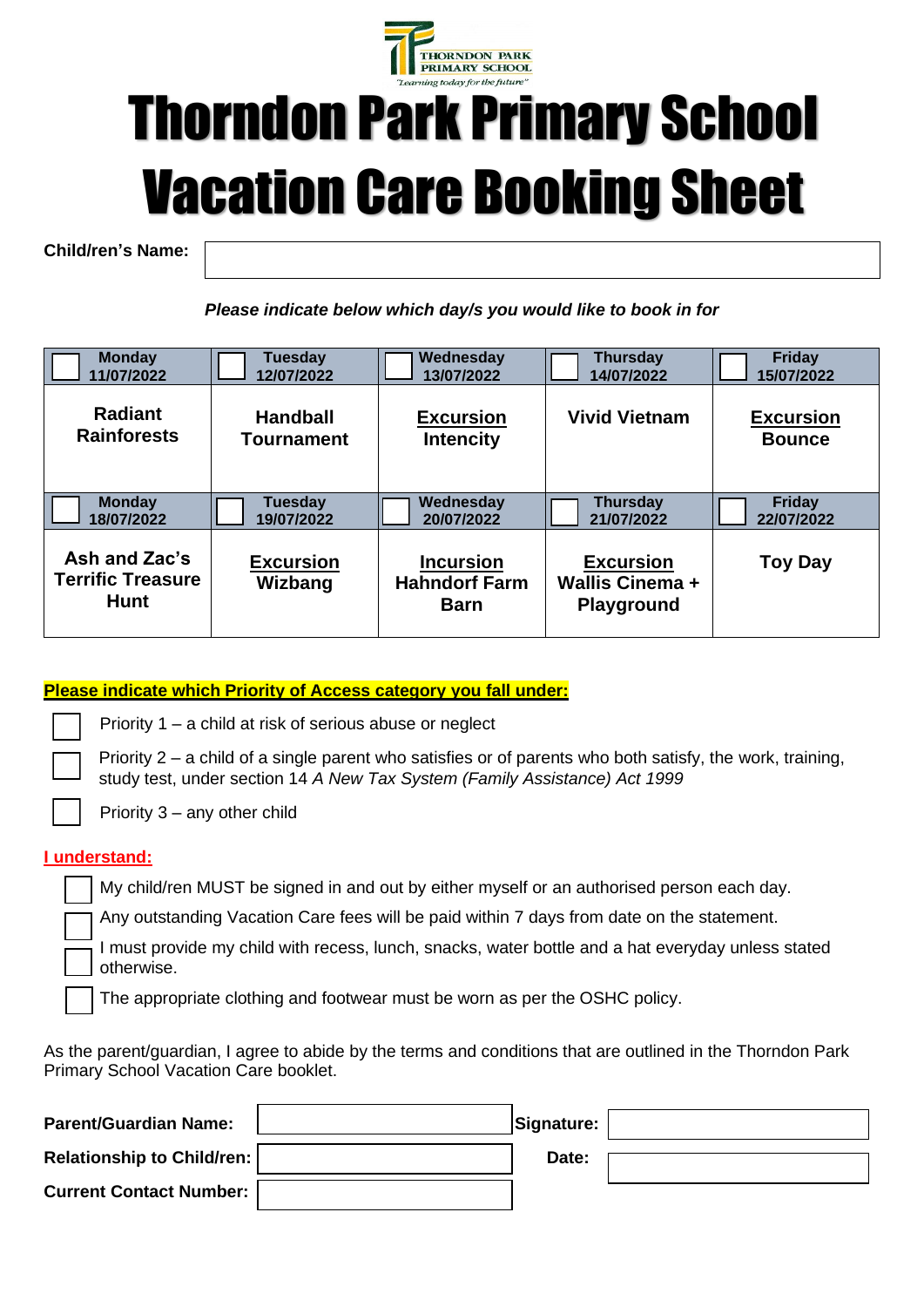

## Thorndon Park Primary School Vacation Care Excursion Authorisation

**By signing the Authorisations below, I agree to and understand the following:**

- My child has permission to attend the excursion unless I withdraw my consent in writing which I may do at any time prior to the excursion
- I am listed on the child's Enrolment Form as a parent/guardian or an authorised person to consent to excursions named on the enrolment form
- I have read all the excursion details and understand I can view the Excursion Risk Assessment and Excursion policies and procedures at the service at any time.

| <b>Excursion Date</b>            | 13/7/2022                                                                              |                              |                |
|----------------------------------|----------------------------------------------------------------------------------------|------------------------------|----------------|
| <b>Destination &amp; Address</b> | Intencity (Level 3, Marion Shopping Centre, 297 Diagonal Rd,<br>Oaklands Park SA 5046) |                              |                |
| <b>Departure Time</b>            | $9:45$ am                                                                              | <b>Expected Attendance</b>   | 40-50 children |
| <b>Return Time</b>               | 2:15 <sub>pm</sub>                                                                     | <b>Number of Educators</b>   | $5 - 10$       |
| <b>Mode of Transport</b>         | <b>Private Bus</b>                                                                     | <b>Educator: Child Ratio</b> | 1:8            |

| I/We give permission for |  |
|--------------------------|--|
|                          |  |

to travel with Thorndon Park OSHC by Private Bus.

Parent/Guardian Name: **Name:** Signature:

| <b>Excursion Date</b>            | 15/7/2022                                          |                              |                |
|----------------------------------|----------------------------------------------------|------------------------------|----------------|
| <b>Destination &amp; Address</b> | Bounce (164-168 Richmond Road, Marleston, SA 5033) |                              |                |
| <b>Departure Time</b>            | 8:00am                                             | <b>Expected Attendance</b>   | 40-50 children |
| <b>Return Time</b>               | $12:00 \text{pm}$                                  | <b>Number of Educators</b>   | $5 - 10$       |
| <b>Mode of Transport</b>         | <b>Private Bus</b>                                 | <b>Educator: Child Ratio</b> | 1.8            |

I/We give permission for

to travel with Thorndon Park OSHC by Private Bus.

Parent/Guardian Name: **Name:** Signature:

| <b>Excursion Date</b>            | 19/7/22                                         |                              |                |
|----------------------------------|-------------------------------------------------|------------------------------|----------------|
| <b>Destination &amp; Address</b> | Wizbang (2/108-112 Tolley Rd, St Agnes SA 5097) |                              |                |
| <b>Departure Time</b>            | 12:30 <sub>pm</sub>                             | <b>Expected Attendance</b>   | 40-50 children |
| <b>Return Time</b>               | $4:15$ pm                                       | <b>Number of Educators</b>   | $5 - 10$       |
| <b>Mode of Transport</b>         | <b>Private Bus</b>                              | <b>Educator: Child Ratio</b> | 1:8            |

I/We give permission for

to travel with Thorndon Park OSHC by Private Bus.

Parent/Guardian Name: **Name: Signature: Signature:**